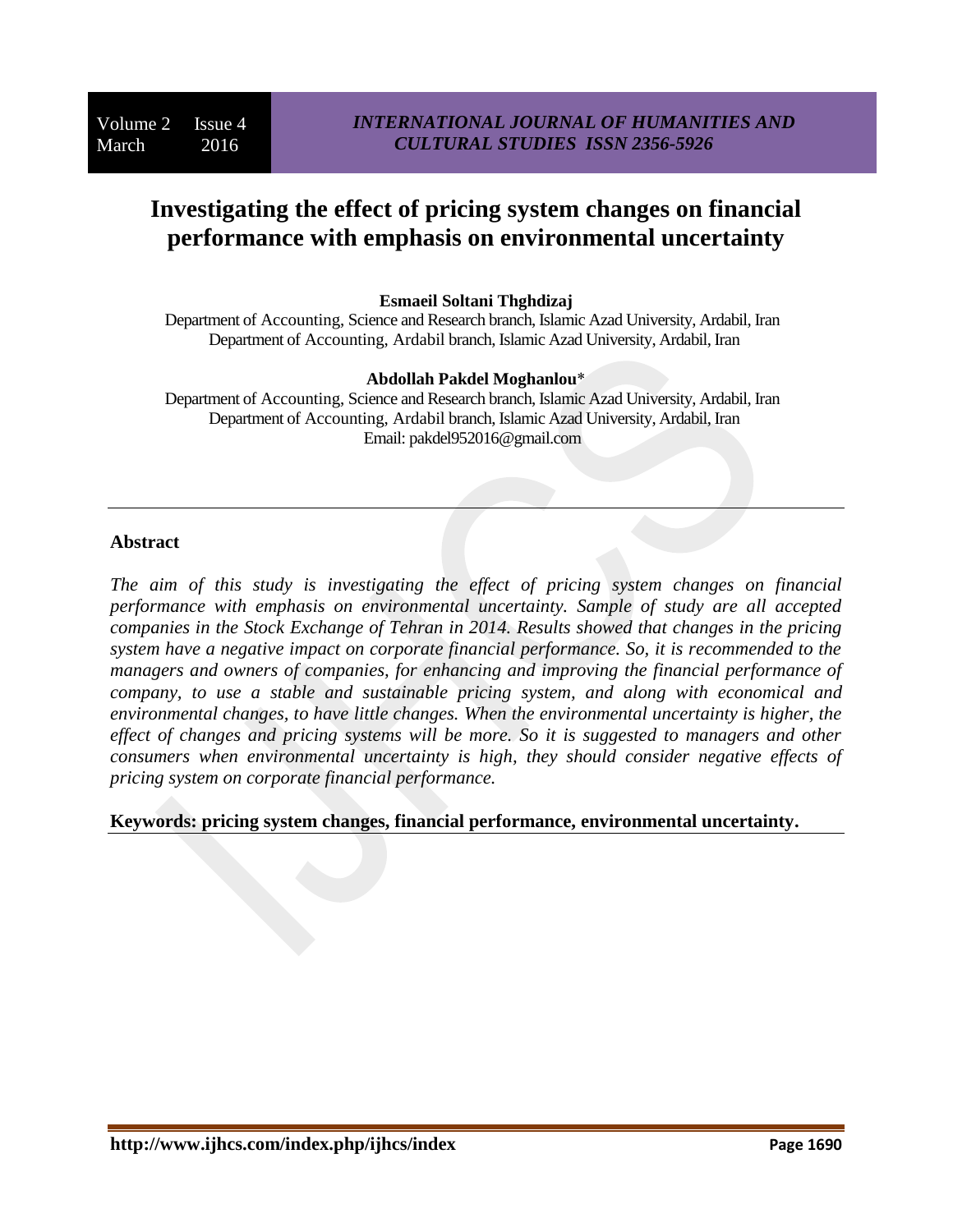## **Introduction**

Undoubtedly, in today's global economy conditions, survival of service institutions and firms is dependent on equipping with strategic cost management system and production of goods and services with competitive prices and quick response to opportunities. Service institutions to continue their economic life must inevitably decrease the cost of capitals and their focus should be on customers, and will move well-proportioned.

Several reasons have been caused changes in management accounting, these changes can be made due to improved efficiency and effectiveness, or because of the obligatory mechanisms (Malmi, 1999). However, according to final feedback from changes it is expected that management accounting changes (MAC) cause to the improvement of company's performance (Arnold, Merchant & Otle, 2006). Unfortunately, the effects of management accounting change or any kind of informational systems (ISC) on corporate financial performance, is not straight. In fact, empirical evidence in this field, is different and ambiguous (Jänkälä & Silvola, 2012; Maiga & Jacobs, 2008; Rom & Rohde, 2007). In some researches, the impact of management accounting changes on the company's financial performance is reported positive, while the impact of these changes have been reported negative in some other studies.

## **The definition of variables**

Firm financial performance: The entity's financial performance, including efficiency of resources is controlled by the entity. Information about the financial performance is presented in the case of income statement and comprehensive income statement (Accounting Standard No. 6 Iran).

**Changes in the pricing system:** it means the use of one pricing system instead of another pricing system, such as using a pricing system based on objectives rather than cost-based pricing systems (Malmi, 1999).

**Environmental uncertainty:** uncertainty is one aspect of the external environment which is created in three positions: 1) Lack of information about the environmental factors which is associated with the decision making situations. 2) The inability to determine the probability with any degree of certainty about how environmental factors can affect the success or failure of decision making units of that organization. 3) Lack of information about the costs associated with a decision or improper activity. Many researchers have shown that aspects of environmental certainty and uncertainty aren't one dimension of the environment, and it's the decision makers' understanding from the information related to the environment, so it is called environmental uncertainty (Rezvani & Sahamkhadam, 2012).

## **Literature review**

Garay and Gonzalez (2008) examined the relationship between corporate governance and firm performance evaluation criteria such as percentage of profit division, proportion of P/B, (Market value to the value of firm shares) and Q Tobin in Venezuela Stock Exchange. The results showed that the percentage of increase in the index of Corporate Governance cause to 11.3 percent increase in the percentage of profit division, 9.9 percent increase in the proportion of P/B, and 2.7 percent increase in Q Tobin.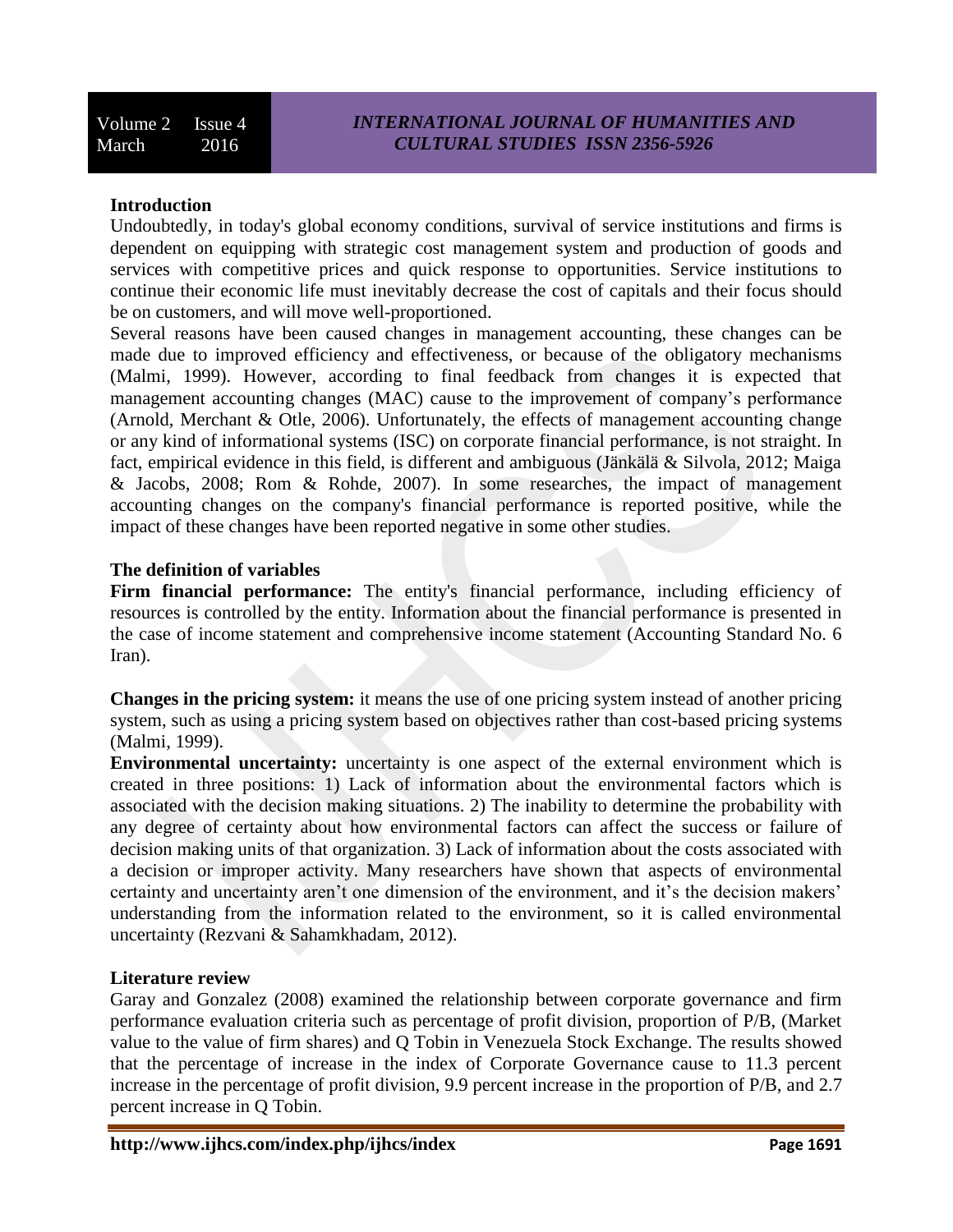Dipankarghesh and Laurie Olsen (2009), in relation to environmental uncertainty and accruals were conducting an investigation. In their study, they tested whether under conditions of high uncertainty that profits are unmanaged they have more variability, managers use their authority in recognition of accruals and use them to reduce fluctuations. Results showed a positive relationship between unmanaged profits and environmental uncertainty. The results showed that the variability of unmanaged profits is higher when uncertainty is greater and in conditions of high uncertainty, managers use more discretionary accruals. Also, the difference between the variance of unmanaged profits and reporting profits is significantly higher in conditions of uncertainty.

Arif et al (2013) examined the relationship between accruals and uncertainty. The results showed that, there is a negative and significant relationship between working capital accruals and uncertainty. This negative relationship is more for companies with other cycles of factors and is less for companies with less financial crisis. Working capital accruals are more sensitive than uncertainty in long-term investments.

Larson and Resutek (2013), investigated the role of investor uncertainty in predicting stock returns. The results showed a strong negative relationship between the uncertainty of cash flows and future returns. In addition, a strong positive relationship was found between lack of quality assurance and future stock returns.

Karami and Ghorbanzadeh (1392) studied the effect of compliance principal on information uncertainty. Results showed that how much the correspondence between costs and revenues being more, return fluctuations and errors of predicting profits of per share will be less. A strong correspondence between revenues and costs, leading to a decrease in the uncertainty of the accounting information and also it improves the forecasting and decision making by users of accounting information.

Armat and Dastgir (2013), in a study investigated the relationship between environmental uncertainty and the stock's current output. The results showed that environmental uncertainty creates a lot of fluctuations in profitability and corporate performance and managers to avoid the negative effects of it, using discretionary accruals to smooth their reported profits and smoothed earnings also significantly ae related with current output stock.

Ganjavi and Nayebzadeh (1392), in a study entitled "Effect of changes in control systems and management accounting on manufacturing companies organizational performance" by analyzing data from 108 companies that have been collected through questionnaires, concluded that the strategic interests has meaningful effects on organizational capabilities and through organizational capabilities and changes in control systems and management accounting, also, it has effect on organizational performance.

Rezai Dawlatabadi and Mehrazin (1392), in a study entitled "Analysis of management accounting role in creating competitive advantages for organizations in dynamic and changing environments" concluded that using new techniques of management accounting is not only a recommendation and in the current era it is considered as a management tool and fundamental requirement in the competitive business environment.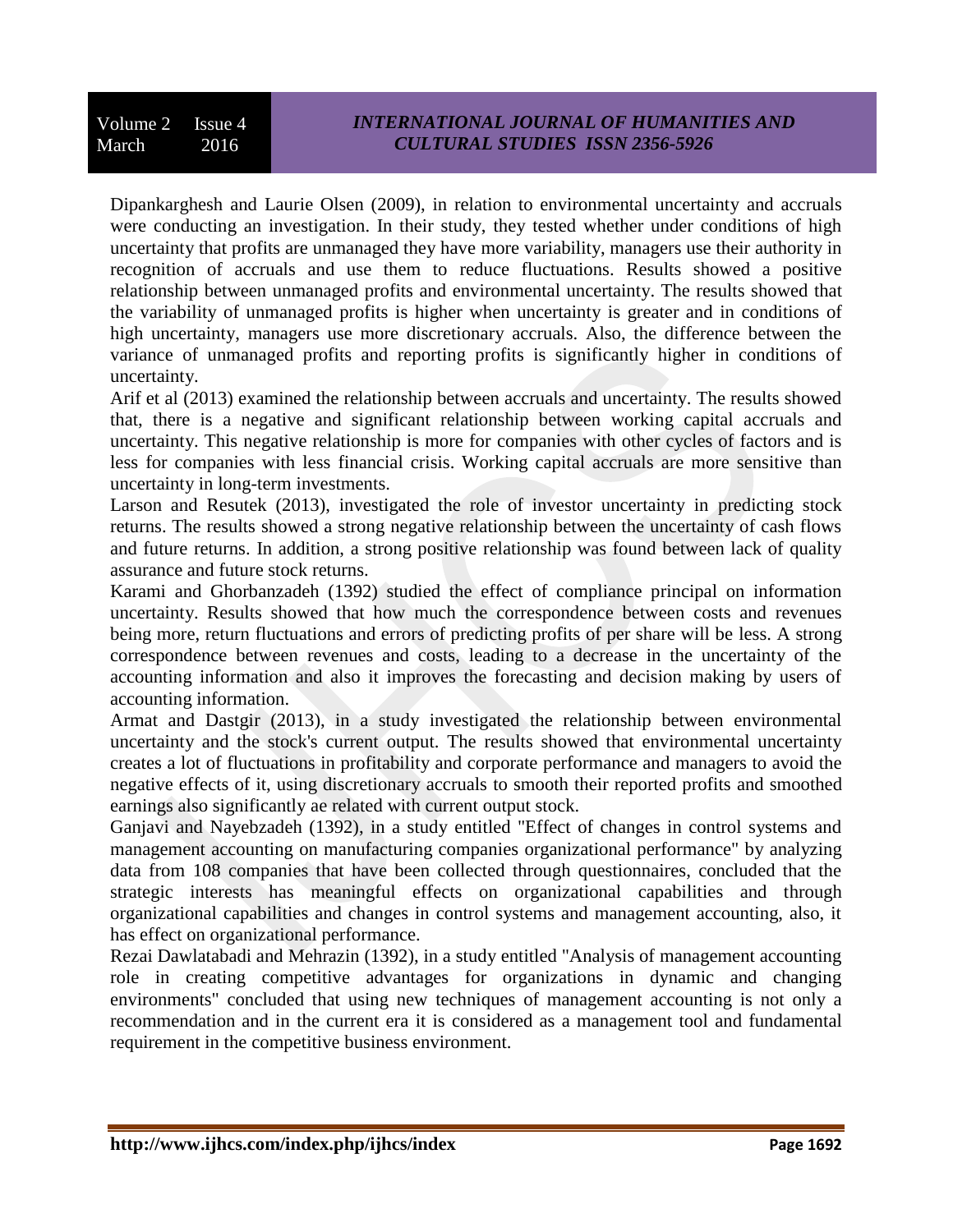## **Research hypotheses**

First hypothesis: pricing system changes has a meaningful effect on company's financial performance.

**Second hypothesis**: the effects of pricing system changes and company's financial performance will be stronger, when perceived environmental uncertainty is higher.

**First hypothesis:** changes in the pricing system have a significant impact on corporate financial performance.

In general, the results show that variable coefficient of pricing system changes was (PSC), -0.165734, which reflects the negative impact of the companies' pricing system on the financial performance, which is significant due to t-statistic of variable coefficient of the pricing system changes; In other words we can say that there is a significant and negative relationship between the changes in the pricing system and the companies' financial performance. According the foregoing, it can be considered the second hypothesis can be confirmed at 95% level.

| $NVA = p_0 + p_1CAC + p_2SDE + p_3COMDECUUOL + p_4DCAUCUSID + p_5DOSDCCUOL + c$ |             |                          |             |             |  |  |  |
|---------------------------------------------------------------------------------|-------------|--------------------------|-------------|-------------|--|--|--|
| variable                                                                        | coefficient | <b>Standard</b><br>error | t-statistic | probability |  |  |  |
| $\mathsf{C}$                                                                    | $-0.429907$ | 0.145808                 | $-2.948446$ | 0.0037      |  |  |  |
| <b>PSC</b>                                                                      | $-0.165734$ | 0.061893                 | $-2.677769$ | 0.0076      |  |  |  |
| <b>SIZE</b>                                                                     | 0.029826    | 0.008255                 | 3.612854    | 0.0004      |  |  |  |
| Competition                                                                     | 0.030308    | 0.014763                 | 2.053042    | 0.0418      |  |  |  |
| Leadership                                                                      | 0.020391    | 0.023983                 | 0.850214    | 0.3966      |  |  |  |
| Prospector                                                                      | $-0.020270$ | 0.025064                 | $-0.808740$ | 0.4200      |  |  |  |
| The coefficient of determination                                                | 0.207       |                          |             |             |  |  |  |
| coefficient<br>Adjusted<br>of<br>determination                                  | 0.187       |                          |             |             |  |  |  |
| Durbin-Watson                                                                   | 2.051       |                          |             |             |  |  |  |
| F statistic                                                                     | 27.5408     |                          |             |             |  |  |  |
| probability (statistics F)                                                      | 0.0000      |                          |             |             |  |  |  |

| Table 1. The results of the first model estimation |  |  |
|----------------------------------------------------|--|--|
|                                                    |  |  |

 $P(A = B \cup R CAC \cup R$  SIZE  $\cup R$  Compatition  $\cup R$  Londorship  $\cup R$  Prospector

**Second hypothesis**: the impact of pricing changes on corporate financial performance, when environmental perceived uncertainty is higher, becomes more intense.

In general, the results show that the variable coefficient (PSC \* PEU) was 0.046400, which reflects the positive impact of perceived environmental uncertainty on the relationship between changes in the pricing system and the company's financial performance, which is significant according to the statistic t with variable coefficient (PSC \* PEU), in other words we can say that the negative relationship between changes in the pricing system and the financial performance of the company, when perceived environmental uncertainty is higher, becomes more intense.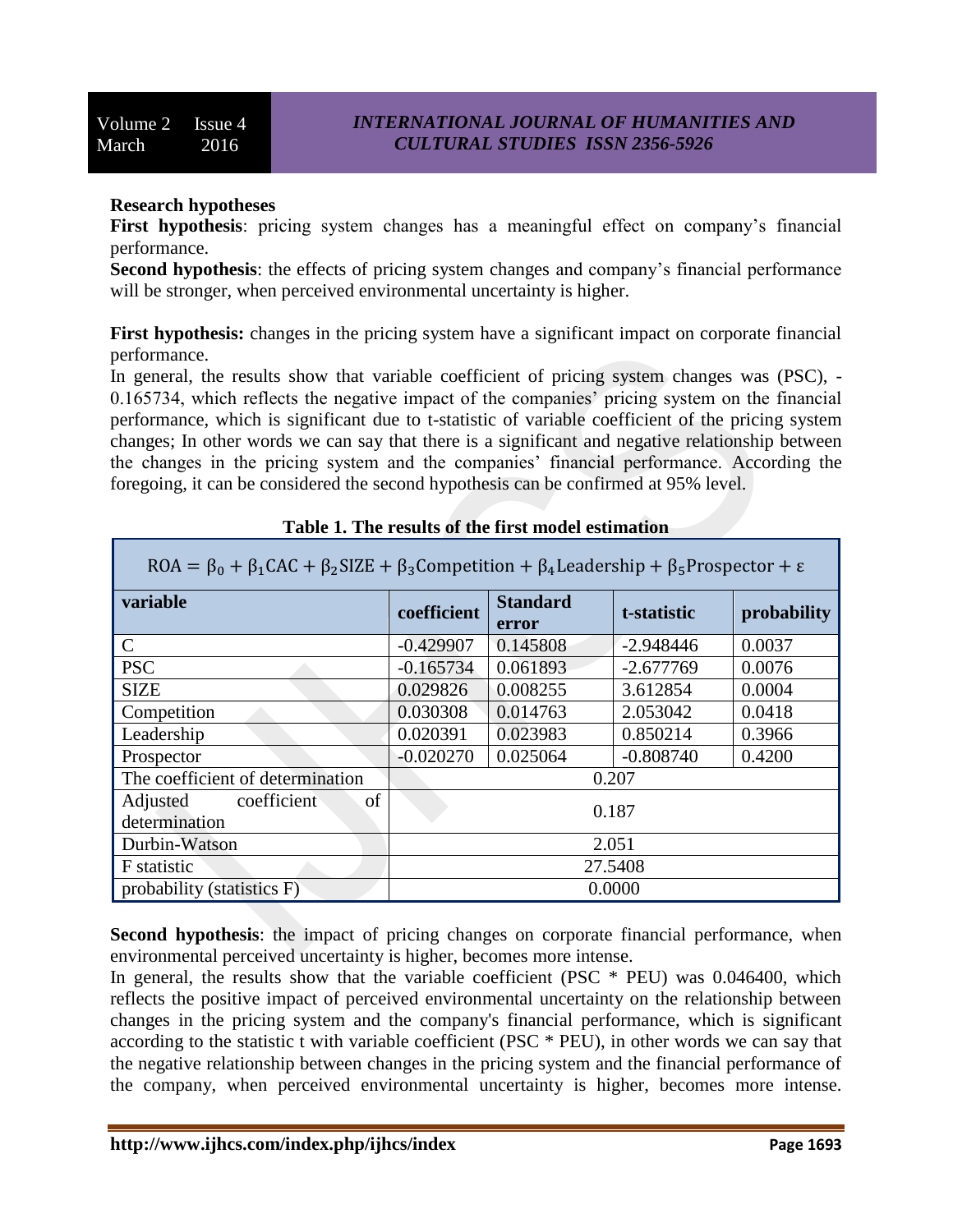According the foregoing, it can be considered that the second hypothesis can be confirmed at 95% level.

| $ROA = \beta_0 + \beta_1 CAC + \beta_2 SIZE + \beta_3$ Competition + $\beta_4$ Leadership + $\beta_5$ Prospector + $\varepsilon$ |             |                          |             |             |  |  |  |
|----------------------------------------------------------------------------------------------------------------------------------|-------------|--------------------------|-------------|-------------|--|--|--|
| variable                                                                                                                         | coefficient | <b>Standard</b><br>error | t-statistic | probability |  |  |  |
| $\mathcal{C}$                                                                                                                    | $-0.459833$ | 0.245143                 | $-1.875771$ | 0.0627      |  |  |  |
| <b>PSC</b>                                                                                                                       | $-0.012469$ | 0.005607                 | $-2.273400$ | 0.0129      |  |  |  |
| PEU                                                                                                                              | $-0.052680$ | 0.019644                 | $-2.681720$ | 0.0075      |  |  |  |
| <b>PSC* PEU</b>                                                                                                                  | 0.046400    | 0.035927                 | 3.291519    | 0.0070      |  |  |  |
| <b>SIZE</b>                                                                                                                      | 0.029953    | 0.008322                 | 3.599411    | 0.0004      |  |  |  |
| Competition                                                                                                                      | 0.029679    | 0.014950                 | 1.985156    | 0.0490      |  |  |  |
| Leadership                                                                                                                       | 0.021226    | 0.024306                 | 0.873300    | 0.3839      |  |  |  |
| Prospector                                                                                                                       | $-0.019401$ | 0.025309                 | $-0.766561$ | 0.4446      |  |  |  |
| The coefficient of determination                                                                                                 | 0.228       |                          |             |             |  |  |  |
| Adjusted coefficient of determination                                                                                            | 0.195       |                          |             |             |  |  |  |
| Durbin-Watson                                                                                                                    | 2.107       |                          |             |             |  |  |  |
| F statistic                                                                                                                      | 11.2531     |                          |             |             |  |  |  |
| probability (statistics F)                                                                                                       | 0.0000      |                          |             |             |  |  |  |

## **Table 2. The results of the second model estimation**

## **Conclusion**

## **Findings of the first hypothesis**

In general, at 95 percent level of assurance, the results show that there is a negative and meaningful relationship between pricing system and financial performance. The results of this hypothesis are along with the findings of Laitinen (20014), Ganjavi & Nayebzade (2014), and Jalai et al (2012).

According to this hypothesis, it could be argued that changing in pricing system decreases financial performance, for example, when the company changes pricing system from customerbased pricing system to cost-based pricing system. This makes the cost of product to be the main criterion, and less attention will be paid to the quality of products, this decreases the sales' amounts, and therefore decreases companies' financial performance.

# **Findings of the second hypothesis**

According to this hypothesis, it is expected that the relationship between changes in the pricing system and the financial performance of the company increase when perceived environmental uncertainty is higher. In general, at 95 percent level of assurance, the results show that there is a negative and meaningful relationship between changes in pricing system and financial performance, and this negative relationship is more intense when perceived environmental uncertainty is higher. The results of this hypothesis are along with the findings of Laitinen (20014), Armat & Dastgir (2014), and Sadidi & Ebrihimi Dardeh (2012).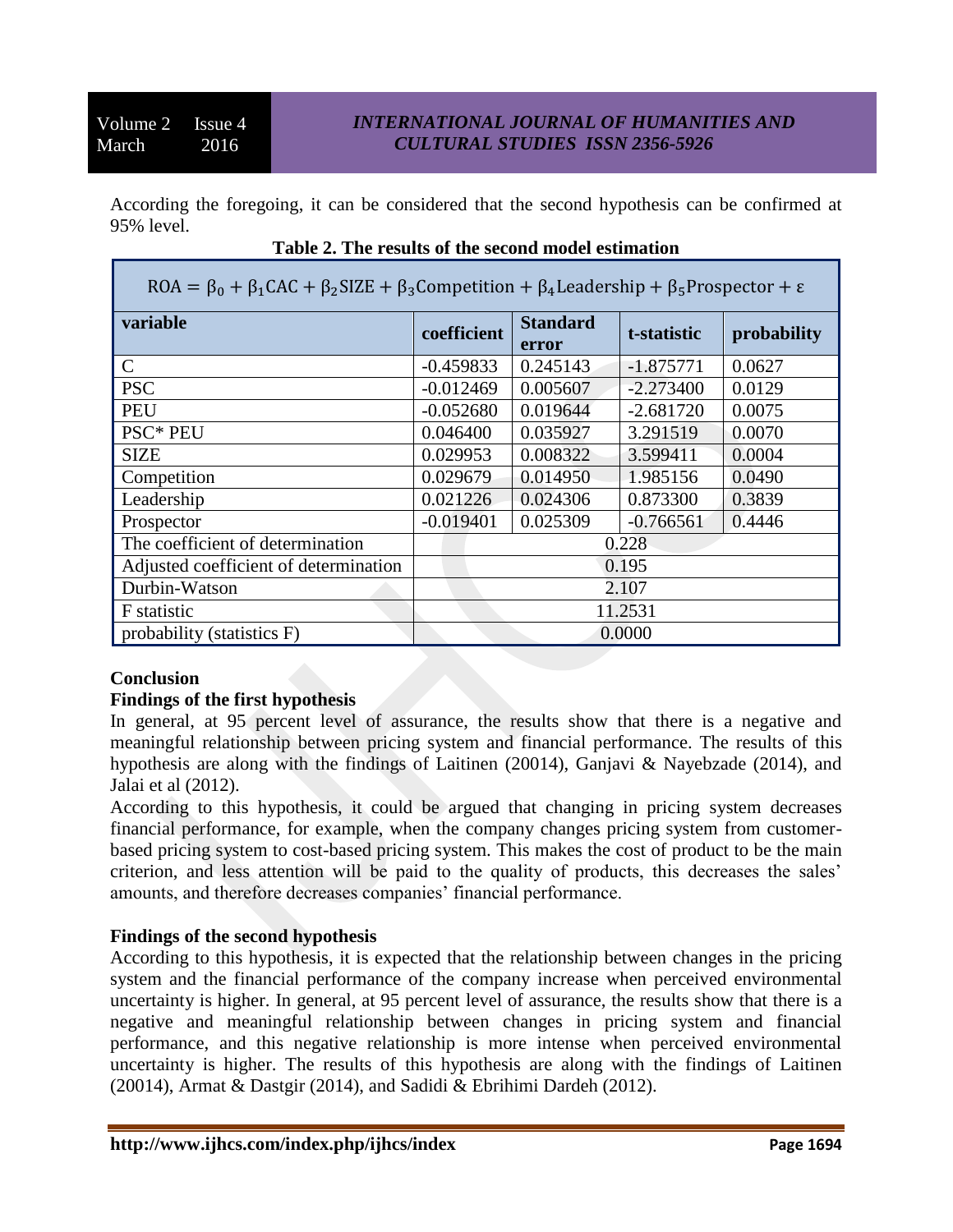Volume 2 Issue 4 March 2016

## **Suggestions**

The results also suggest that changes in the pricing system has a negative impact on corporate financial performance, so it is recommended to managers and owners; to enhance and improve the company's financial performance, use stable and sustainable pricing systems, with little changes in economical and environmental sections.

The findings also show that, when perceived environmental uncertainty is high, the effects of pricing system will be more; it is recommended to managers and other users, under circumstances where environmental uncertainty is higher, to pay special attention to the negative effects of pricing system changes on the financial performance of companies.